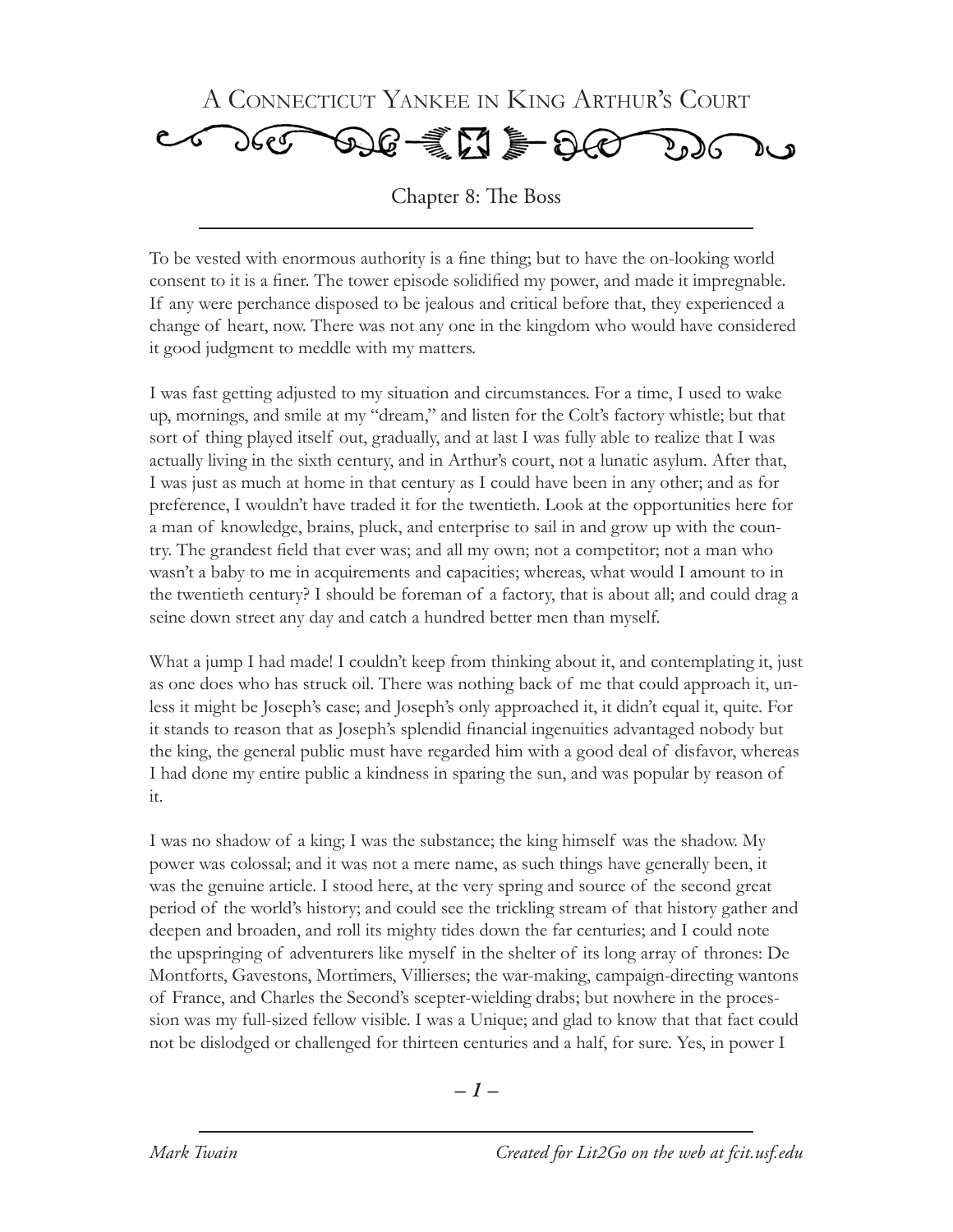was equal to the king. At the same time there was another power that was a trifle stronger than both of us put together. That was the Church. I do not wish to disguise that fact. I couldn't, if I wanted to. But never mind about that, now; it will show up, in its proper place, later on. It didn't cause me any trouble in the beginning —at least any of consequence.

Well, it was a curious country, and full of interest. And the people! They were the quaintest and simplest and trustingest race; why, they were nothing but rabbits. It was pitiful for a person born in a wholesome free atmosphere to listen to their humble and hearty outpourings of loyalty toward their king and Church and nobility; as if they had any more occasion to love and honor king and Church and noble than a slave has to love and honor the lash, or a dog has to love and honor the stranger that kicks him! Why, dear me, any kind of royalty, howsoever modified, any kind of aristocracy, howsoever pruned, is rightly an insult; but if you are born and brought up under that sort of arrangement you probably never find it out for yourself, and don't believe it when somebody else tells you. It is enough to make a body ashamed of his race to think of the sort of froth that has always occupied its thrones without shadow of right or reason, and the seventh-rate people that have always figured as its aristocracies—a company of monarchs and nobles who, as a rule, would have achieved only poverty and obscurity if left, like their betters, to their own exertions.

The most of King Arthur's British nation were slaves, pure and simple, and bore that name, and wore the iron collar on their necks; and the rest were slaves in fact, but without the name; they imagined themselves men and freemen, and called themselves so. The truth was, the nation as a body was in the world for one object, and one only: to grovel before king and Church and noble; to slave for them, sweat blood for them, starve that they might be fed, work that they might play, drink misery to the dregs that they might be happy, go naked that they might wear silks and jewels, pay taxes that they might be spared from paying them, be familiar all their lives with the degrading language and postures of adulation that they might walk in pride and think themselves the gods of this world. And for all this, the thanks they got were cuffs and contempt; and so poor-spirited were they that they took even this sort of attention as an honor.

Inherited ideas are a curious thing, and interesting to observe and examine. I had mine, the king and his people had theirs. In both cases they flowed in ruts worn deep by time and habit, and the man who should have proposed to divert them by reason and argument would have had a long contract on his hands. For instance, those people had inherited the idea that all men without title and a long pedigree, whether they had great natural gifts and acquirements or hadn't, were creatures of no more consideration than so many animals, bugs, insects; whereas I had inherited the idea that human daws who can consent to masquerade in the peacock-shams of inherited dignities and unearned titles, are of no good

*– –*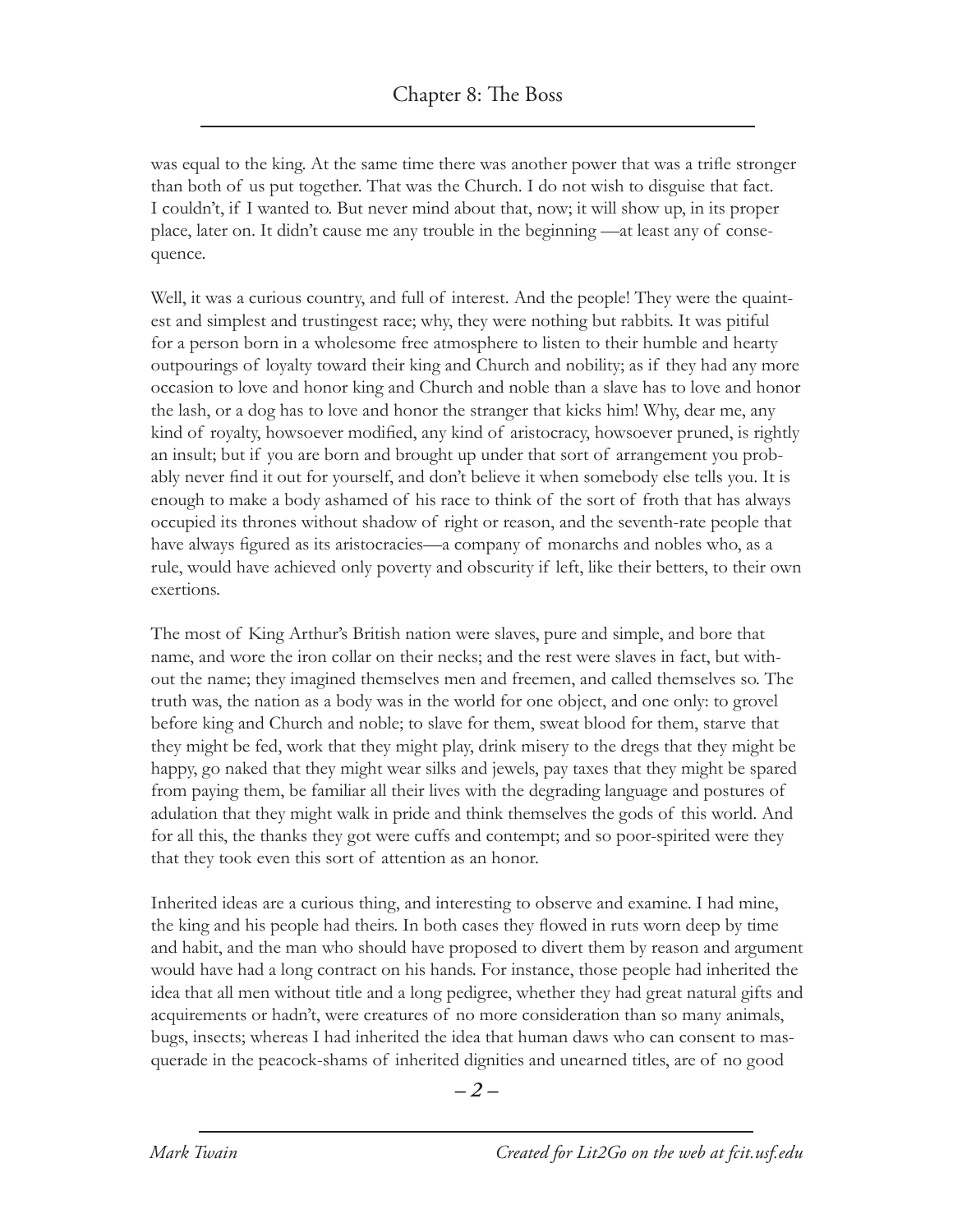but to be laughed at. The way I was looked upon was odd, but it was natural. You know how the keeper and the public regard the elephant in the menagerie: well, that is the idea. They are full of admiration of his vast bulk and his prodigious strength; they speak with pride of the fact that he can do a hundred marvels which are far and away beyond their own powers; and they speak with the same pride of the fact that in his wrath he is able to drive a thousand men before him. But does that make him one of them ? No; the raggedest tramp in the pit would smile at the idea. He couldn't comprehend it; couldn't take it in; couldn't in any remote way conceive of it. Well, to the king, the nobles, and all the nation, down to the very slaves and tramps, I was just that kind of an elephant, and nothing more. I was admired, also feared; but it was as an animal is admired and feared. The animal is not reverenced, neither was I; I was not even respected. I had no pedigree, no inherited title; so in the king's and nobles' eyes I was mere dirt; the people regarded me with wonder and awe, but there was no reverence mixed with it; through the force of inherited ideas they were not able to conceive of anything being entitled to that except pedigree and lordship. There you see the hand of that awful power, the Roman Catholic Church. In two or three little centuries it had converted a nation of men to a nation of worms. Before the day of the Church's supremacy in the world, men were men, and held their heads up, and had a man's pride and spirit and independence; and what of greatness and position a person got, he got mainly by achievement, not by birth. But then the Church came to the front, with an axe to grind; and she was wise, subtle, and knew more than one way to skin a cat—or a nation; she invented "divine right of kings," and propped it all around, brick by brick, with the Beatitudes —wrenching them from their good purpose to make them fortify an evil one; she preached (to the commoner) humility, obedience to superiors, the beauty of self-sacrifice; she preached (to the commoner) meekness under insult; preached (still to the commoner, always to the commoner) patience, meanness of spirit, non-resistance under oppression; and she introduced heritable ranks and aristocracies, and taught all the Christian populations of the earth to bow down to them and worship them. Even down to my birth-century that poison was still in the blood of Christendom, and the best of English commoners was still content to see his inferiors impudently continuing to hold a number of positions, such as lordships and the throne, to which the grotesque laws of his country did not allow him to aspire; in fact, he was not merely contented with this strange condition of things, he was even able to persuade himself that he was proud of it. It seems to show that there isn't anything you can't stand, if you are only born and bred to it. Of course that taint, that reverence for rank and title, had been in our American blood, too—I know that; but when I left America it had disappeared—at least to all intents and purposes. The remnant of it was restricted to the dudes and dudesses. When a disease has worked its way down to that level, it may fairly be said to be out of the system.

But to return to my anomalous position in King Arthur's kingdom. Here I was, a giant among pigmies, a man among children, a master intelligence among intellectual moles: by all rational measurement the one and only actually great man in that whole British world;

*– –*